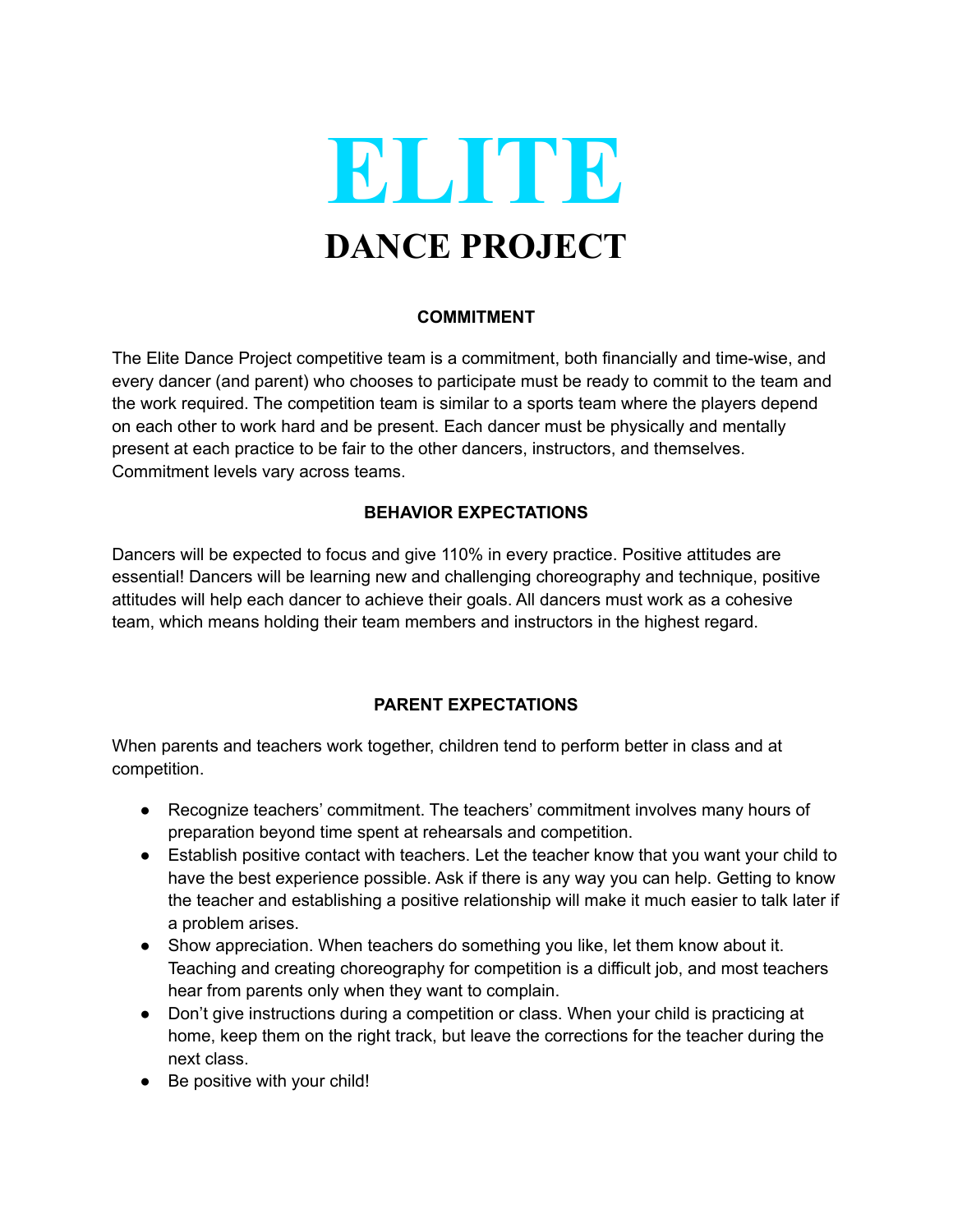- Support the entire team. Praise all the dancers from your child's school. Let them know when you think they do something well.
- Encourage other parents to respect the process. Show respect for other schools and their teachers, and encourage other parents to do so as well. If a parent begins to berate another school or teacher, gently say, "Hey, that's not the way we do things here."

# **COMPETITIONS AND PERFORMANCES**

## **Requirements**

The following are requirements to be part of the team:

- You must be at least 5 years of age
- You must be currently taking required classes listed below.
- You must attend summer auditions and intensives listed (if any).
- ALL competition students must take 2 hours of conditioning a week

Competition Practices will be held on 2 Sundays before the first competition. Both dates will be a full dress rehearsal

# **COSTS FOR COMPETITION**

- Jewelry (if required in the dance)
- Makeup as advised that year (usually brown smokey eye)
- Costume deposit \$50/ dance ( costumes approximately \$100 each)
- Hotels, travel, food (if needed)
- Jackets are \$100 \$110 this includes our logo on the back and their name on the front (1 time purchase, unless if jacket is too small)
- Shoes Appropriate dance shoes are mandatory- do not purchase any shoes in advance.

Elite Dance Project will provide shoe information at the beginning of the season. We will be attending 3-4 competitions between the beginning of April to the end of May. Each competition is Mandatory. Usually the competitions will be during a span of 3 days (Friday, Saturday, Sunday). Times your child will be dancing will be posted 1 month before the competition date.

## **Competition/Workshop Fees**

• These vary according to the type of dance or dances your child participates in • Example: Solo (approximately \$95.00)

- Duet/Trio (approximately \$70 per dancer)
- Group (approximately \$45.00 per dancer)
- Line (approximately \$35.00 per dancer).

• These charges are collected by the association holding the competition, not Elite Dance Project. A charge of 10% will be added if not paid by the due date.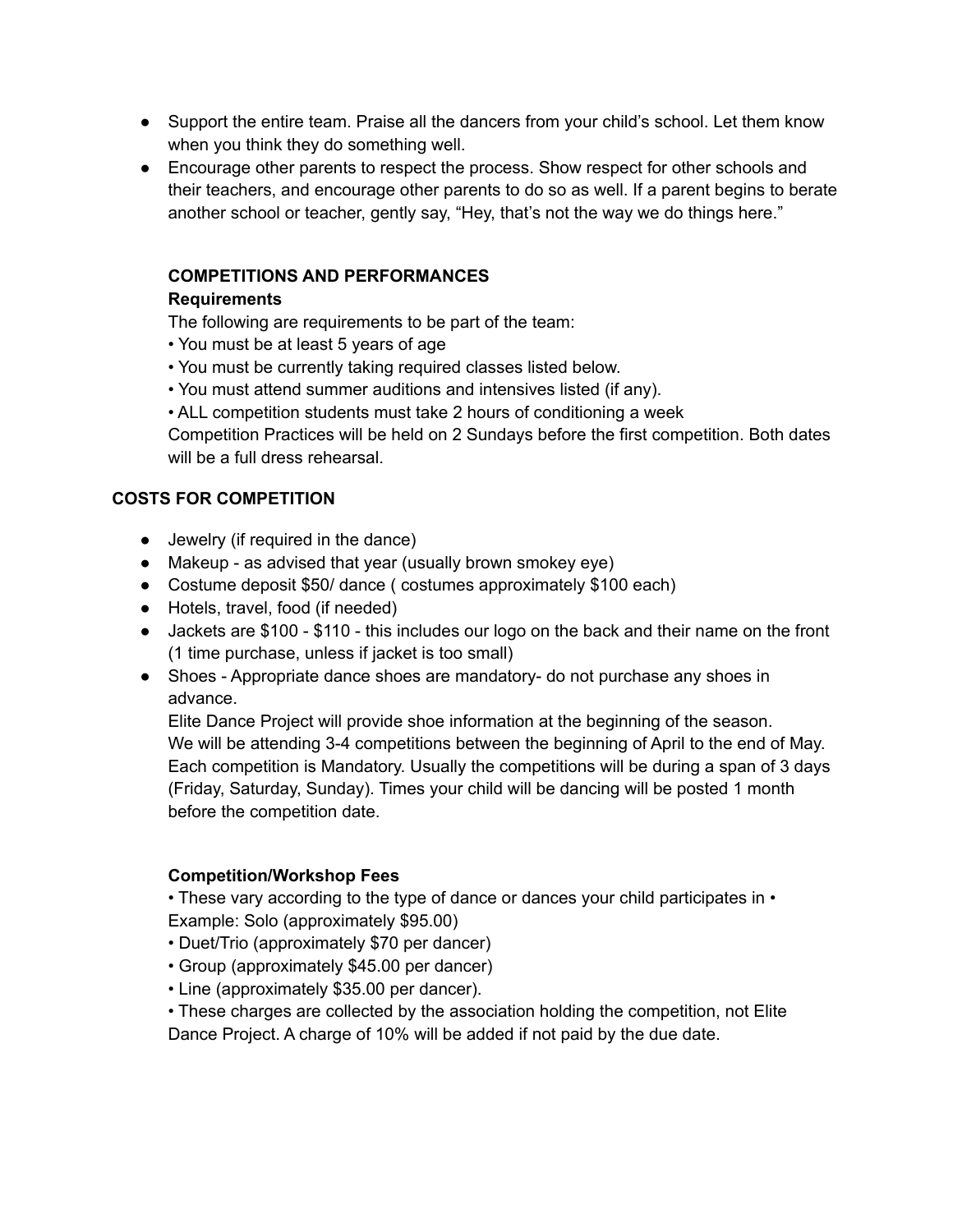| <b>Classes Wanted</b>           | <b>Classes Required</b>   |
|---------------------------------|---------------------------|
| Jazz/ Lyrical /<br>Contemporary | Conditioning, Ballet      |
| Acrobatics                      | Tumbling,<br>Conditioning |
| Hip Hop                         | Conditioning              |
| Тар                             | Conditioning              |

Classes are priced as \$50.00 / class.

# **ATTENDANCE**

There are no refunds or credits for missed practices.

Competition dancers are not allowed to miss class, attendance is mandatory to be able to succeed and progress. However, illnesses and sickness do occur.

If your dancer is INJURED please email the studio informing us about the injury as well as having the student come in and take notes of what is being taught in class.

If your dancer is ILL please email the studio informing us about this illness. Please do not come If they are contagious, as we do not want to spread germs in our studio.

Discipline is key. Do not allow dancers to miss a rehearsal. If they have made the commitment to be a part of the team, then they need to understand that not participating in a scheduled rehearsal lets the team down. Once a dancer is allowed to miss rehearsals, others will consider it okay to do so too and it will bring down the positive atmosphere of the entire rehearsal. Do not make exceptions, especially not for the most talented dancers. The process of cleaning the choreography is one of the hardest and most important parts of rehearsals. Dancers tend to be less enthusiastic when it comes to cleaning because of the repetition involved. Dancers should be expected to dance full out every time. There is nothing worse than trying to clean choreography on lazy dancers. Also dancing full out builds the stamina a dancer needs for a good performance.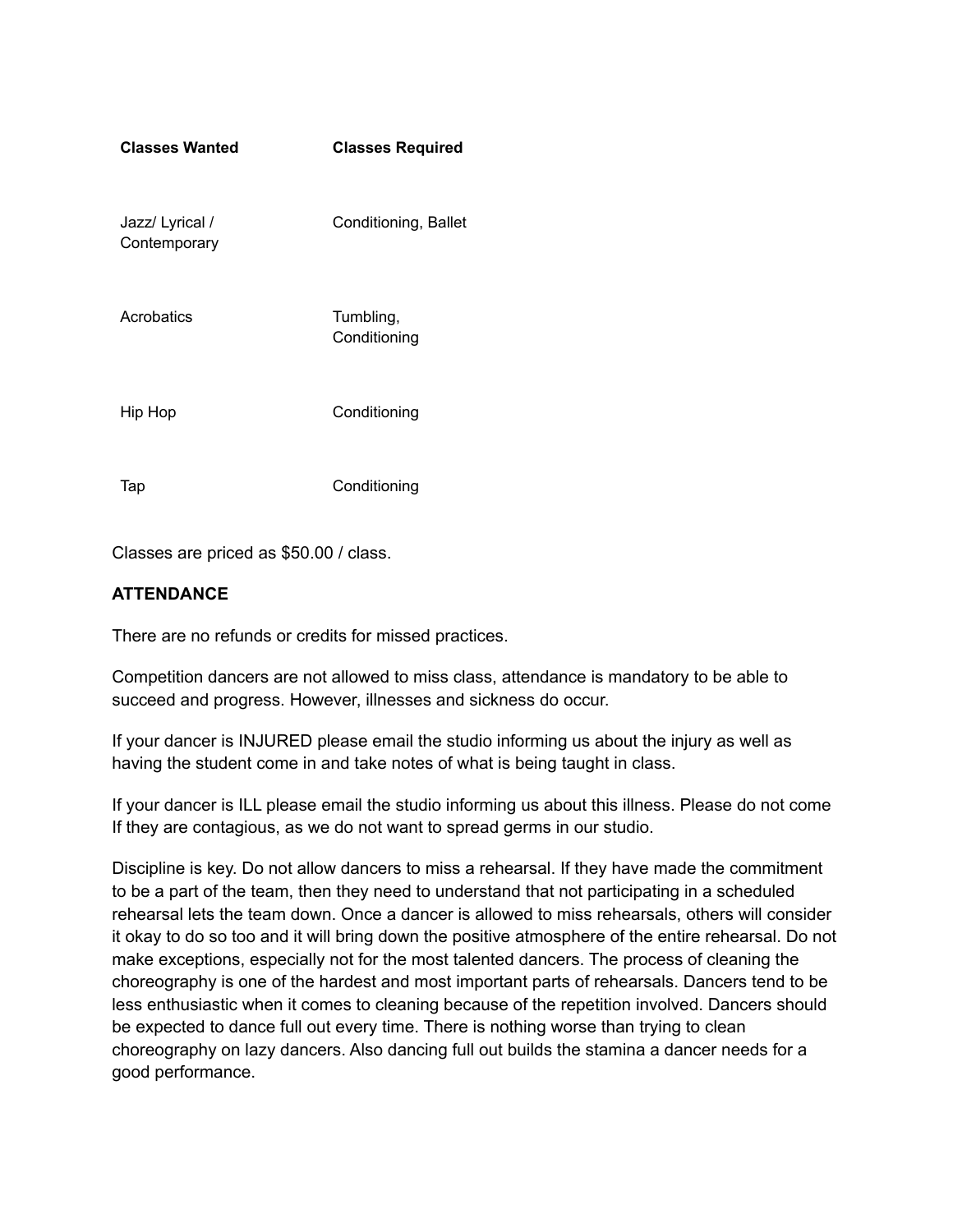The cleaning process is never done. There are always ways to improve a dance.

# **DRESS CODE**

| Jazz, Lyrical, Conditioning,<br>Contemporary | • Fitted Clothing                                |  |
|----------------------------------------------|--------------------------------------------------|--|
|                                              | • Appropriate Footwear (Jazz Shoes/Foot          |  |
|                                              | Undeez)                                          |  |
|                                              | • Hair properly secured out of face              |  |
|                                              | • No baggy clothing, denim, or street wear in    |  |
|                                              | class No pajama pants                            |  |
|                                              |                                                  |  |
| <b>Ballet</b>                                | • Any coloured Leotard • Pink Tights             |  |
|                                              | • Pink Ballet Shoes                              |  |
|                                              | • Hair in a clean Bun                            |  |
|                                              |                                                  |  |
| <b>Hip Hop</b>                               | • Hair secured out of face                       |  |
|                                              | • Clean sneakers                                 |  |
|                                              | • Any athletic pant, sweater, shirt              |  |
|                                              | . No profanity, clothes must be age appropriate. |  |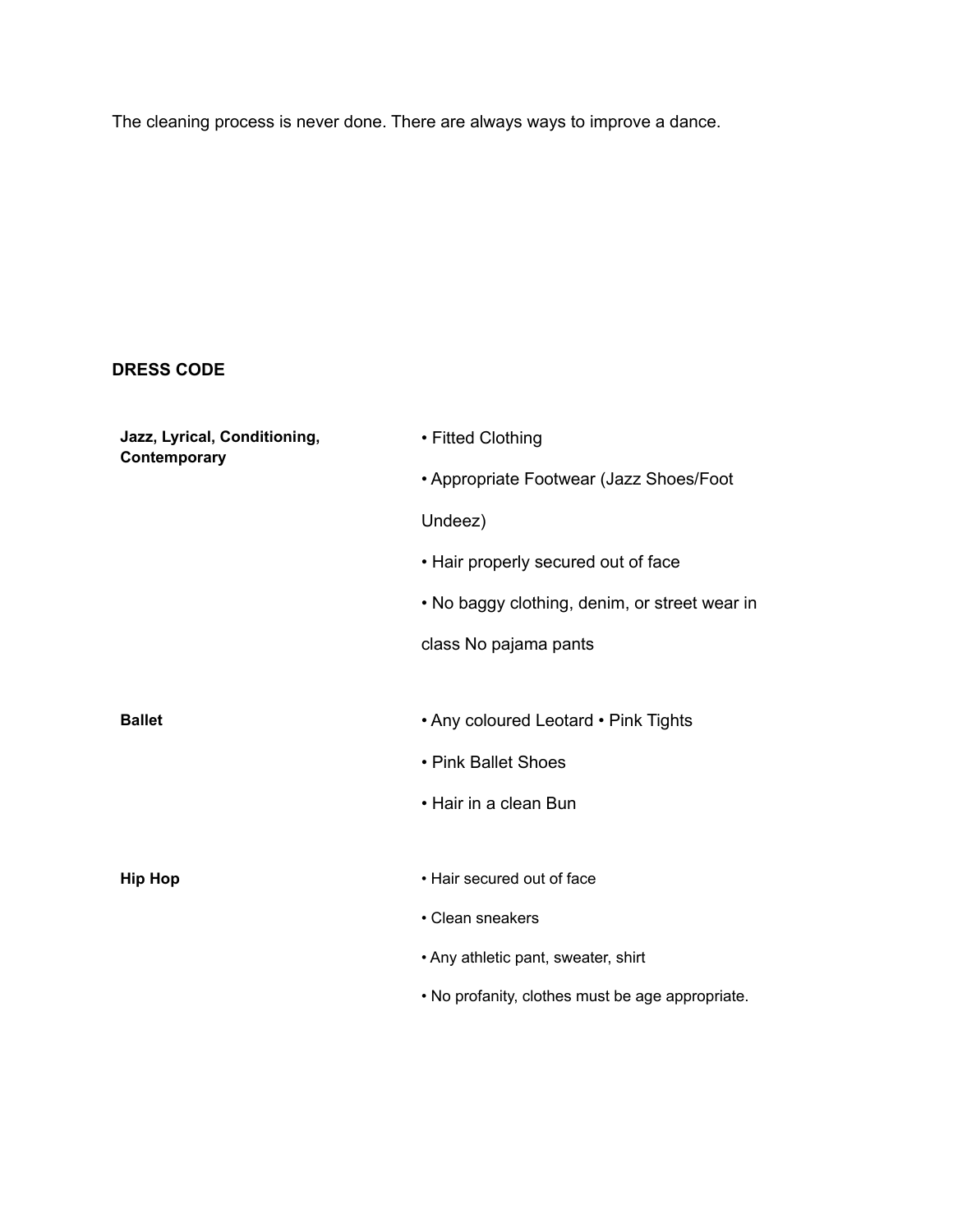#### **Tap** • Hair secured out of face

- Athletic style clothing
- Appropriate coloured tap shoe (teacher

discretion)

## **Boot Camp**

## **CLASSES**

• All competition dancers are required to attend a "Competition Boot Camp". Bootcamp is during August, making sure all students start on the same page. Dates will be posted at the beginning of summer.

• Classes include: Conditioning, technique and guest choreographers for choreography.

• Classes are taught by Elite Dance Project Staff and guest teachers.

#### **Summer Classes**

• Competition dancers are welcome to book summer classes to upgrade their skills during our break.

- Please email the studio to inquire about pricing.
- Parents must email the studio to request a teacher and date.

#### **COMMUNICATION**

Email is the major form of communication. It is necessary that we have your current email address and phone number, if any changes to your email address that occur during the year please let us know right away.

#### **PAYMENT POLICIES**

All monthly tuition payments are due on the first week of each month. Payments made after that will be charged a late fee of 10% of your monthly bill.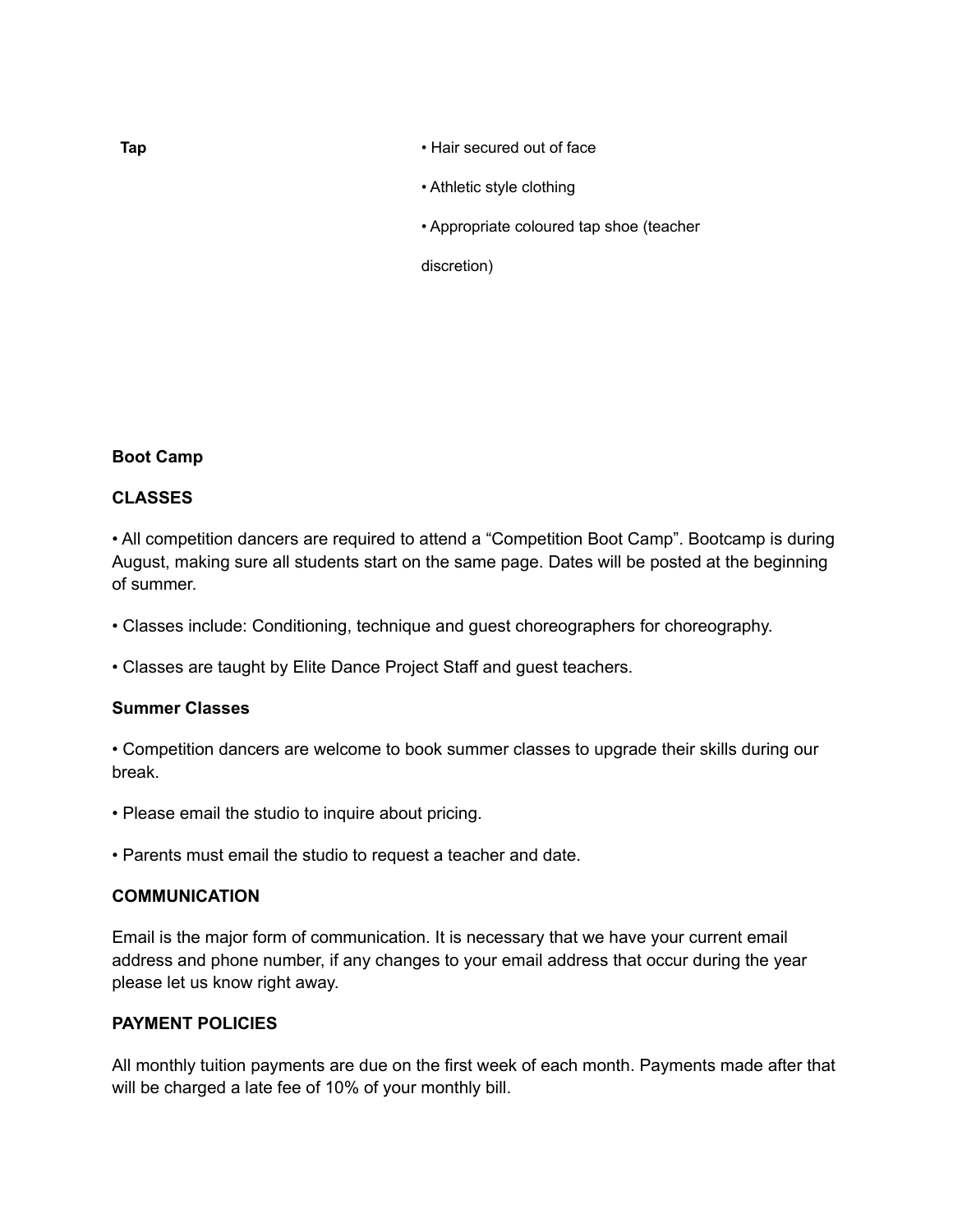We accept payment by etransfer, cash or cheques. Post dated cheques seem to be the easiest way of payment in the past.

# **COMPETITION CODE OF CONDUCT FOR PARENTS**

The essential elements of character building and ethics in competition dance are embodied in the concept of sportsmanship and six core principles: trustworthiness, respect, responsibility, fairness, caring and good citizenship.

1. I will inform the school of any physical disability or ailment that may affect the safety of my child or of others.

2. I will trust the process of the teachers and bring any issues to the director.

3. I will learn and honor the school's rules and policies.

4. I (and my guests) will be a positive role model for my child and encourage positive sportsmanship by showing respect and courtesy and demonstrating support for the school's dancers and all other participating schools and students.

5. I (and my guests) will not engage in any kind of unsportsmanlike conduct with any judge, teacher, dancer, parent, or school staff member. There will be no yelling, taunting, or profane language at any time.

6. I will not encourage any behaviors or practices that would endanger the health or well-being of the dancers.

7. I will demand that my child treat other dancers, teachers, judges, and spectators with respect.

8. I will never ridicule or yell at my child or any other dancer for making a mistake or not winning an award.

9. I will respect the authority of the judges and competition directors during dance competitions. I will not question, discuss, or confront teachers at the competition site; instead, I will speak with teachers at an agreed-upon time and place.

10. I will refrain from coaching my child or other dancers during competitions or classes.

11. I agree that if I fail to abide by the aforementioned rules and guidelines, I will be subject to disciplinary action.

12. I am aware that At Elite Dance Project we have NO **TOLERANCE** for bullying. Any member of our studio caught bullying a student, parent, or teacher will be asked to leave with no refund.